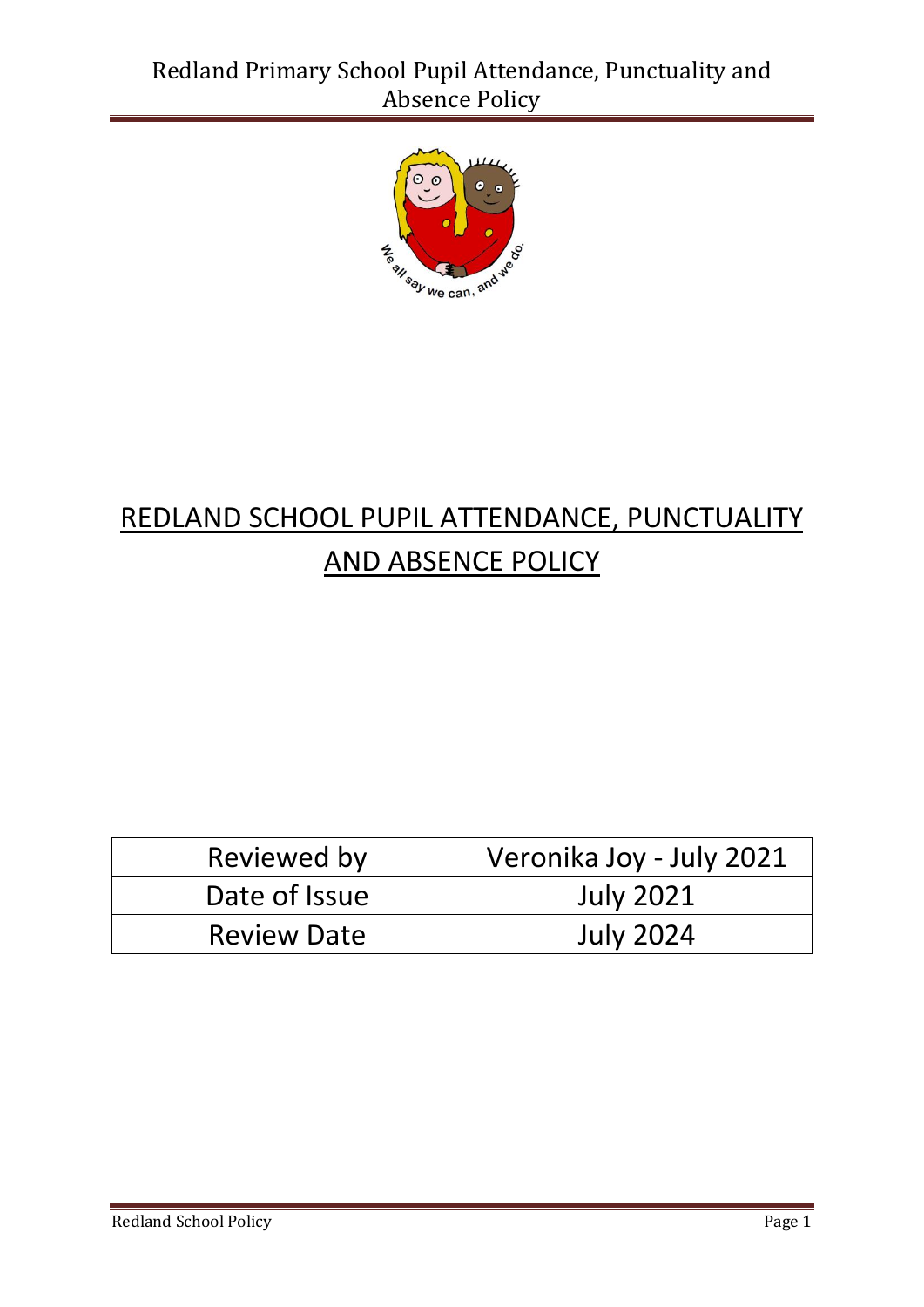# **Rationale**

Redland values the contribution high pupil attendance makes to good learning by

- Contributing to pupils' enjoyment of school
- Promoting progress and achievement in learning for all pupils
- Enabling children to maintain friendships and develop socially
- Allowing children to develop a positive pattern of attendance and punctuality

At all times the school will aim to support higher attendance through collaborative work involving: parents and carers, children, Senior Leadership Team and the Education Welfare Officer (EWO).

## **Purpose**

Redland School aims to ensure effective procedures are in place to encourage high attendance by:

- valuing high attendance
- having effective systems for monitoring attendance
- promoting the legal requirement for attendance to parents and carers
- promoting early intervention when pupil absence gives cause for concern
- providing additional support for pupils and parents when low attendance patterns become evident

#### **Broad Guidelines**

- It is the parent(s) legal duty to ensure that children attend school regularly and punctually. All absences will be classified as authorised or unauthorised depending on the circumstances.
- It is parents' responsibility to inform the school by phone of their child's absence.
- Requests for leave of absence, which are known in advance are required to use the school's absence request form. For medical appointments, a copy of the appointment letter is sufficient.
- It is the school's decision how to record the reason for any absence.
- Pupils who arrive after 8.45am will be recorded as late persistent lateness may result in an unauthorised absence for the session.
- If a child has not arrived at school parents will receive a text message/phone call to clarify the reasons for absence.
- Long term absence which has been unvalidated/unexplained will be recorded as unauthorised and may trigger a referral to the EWO.
- Over ten sessions of unauthorised absence will be reported to the Local Authority.

#### **Redland School will promote high attendance by:**

- Valuing high attendance and improved attendance patterns
- Rewards for individual high attendance and acknowledgement of high-class attendance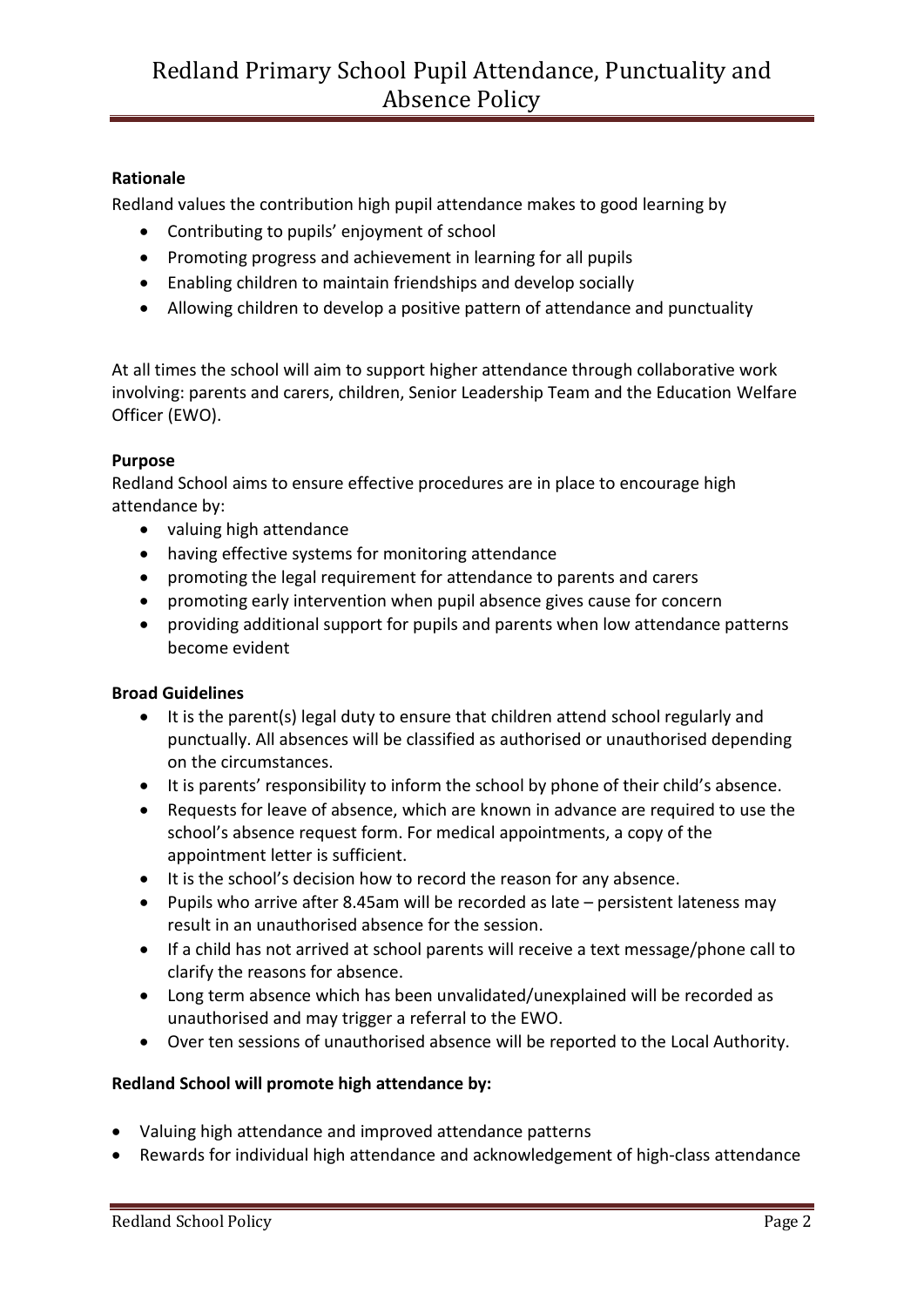- Informing parents about attendance rates: for individual children, as well as by class and whole school levels
- Governors will monitor attendance regularly with the Head Teacher
- Contacting parents or carers if a child is absent and the school has not been informed at the beginning of the day

The Head Teacher and Senior Leadership Team will regularly monitor attendance. The school target for attendance is 96%.

## **SCHOOL ACTIONS\***

- Attendance below 94% (from term 2 onwards): letter to parents (by post)
- Attendance below 90%: Continued issues with attendance triggers a second letter in Term 3 with an offer of support to improve attendance.
- Persistent non-attendance below the expected level will trigger a series of school attendance meetings with parents to outline actions, improve attendance and set targets.

Targets not met or longer-term issues arise:

- Request for proof of illness if frequent absence is recorded as illness
- Visit from the School nurse to discuss frequent illness (or referral to a doctor for a medical)
- Referral to the EWO, who may pursue a Local Authority attendance meeting with parents
- Parental Sanctions: fines and parent contracts
- Referral of parent(s) to relevant agencies for child neglect (long term issues)
- 10 or more sessions of unauthorised absence: Referral to EWO with a possible fine (£120 per parent per child)

Attendance below 90% is considered by the DfE to be 'persistent absenteeism'\*. Persistent failure to send a child to school can be a clear sign of child neglect.

(\*this does not apply to families where a child has low attendance due to long term medical issues)

The Governing body to set annual attendance targets and monitor the schools progress towards them. School attendance is reported to the local Authority.

#### **Conclusion**

It is the responsibility of all staff to liaise with parents, each other and professionals to promote high attendance for the benefit of all children at Redland School.